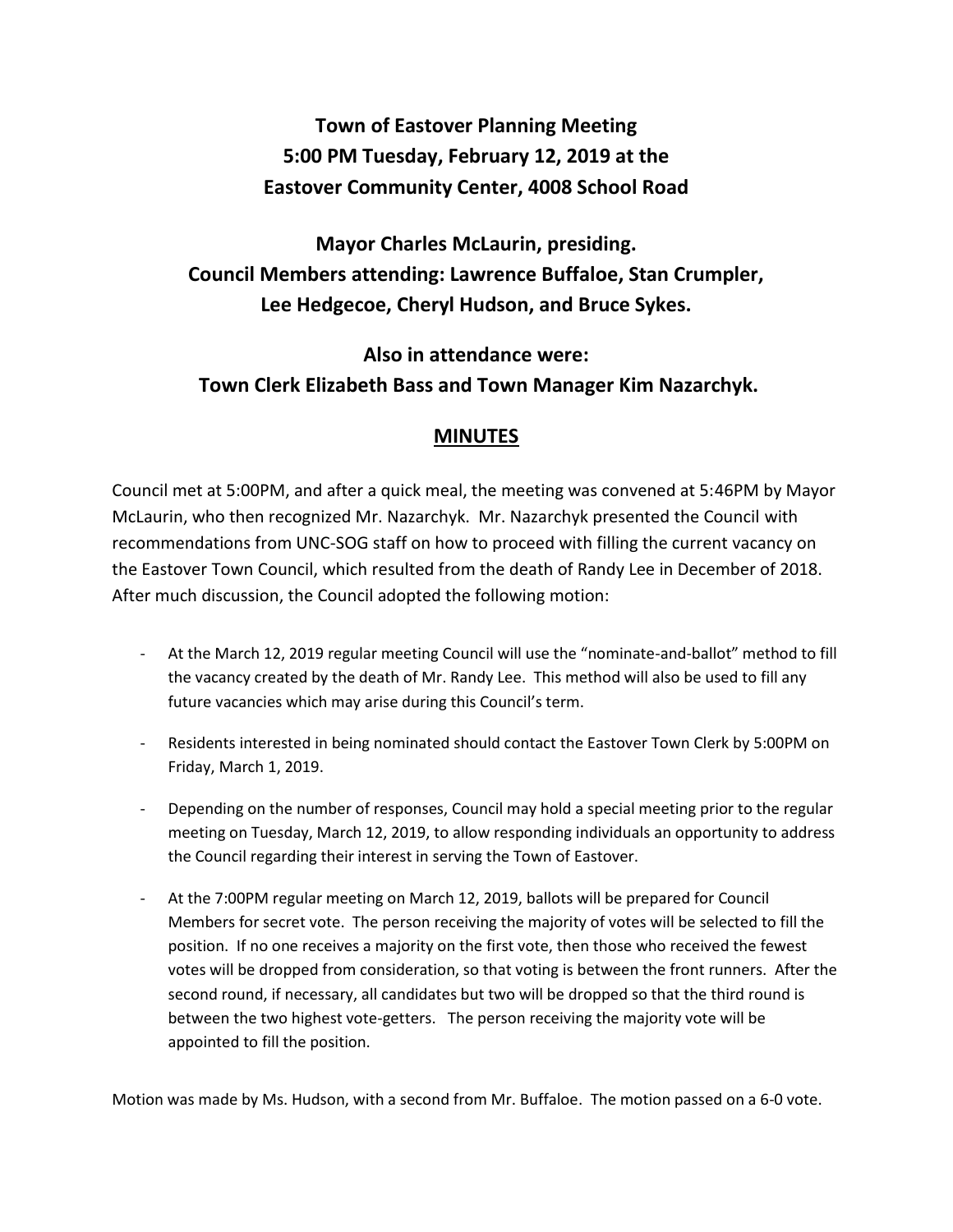Mayor McLaurin updated Council on the status of the ballpark improvements. Mr. Gibson assured the Mayor and Mr. Crumpler that the Splash Pad, shelter, tennis courts, and volleyball courts would be completed by March 1, 2019. Mr. Nazarchyk advised the Council that Crawford Design would be incorporating the walking trail in the master plan drawing and they would be providing guidance on the placement of the piping which would be used for the bathrooms that will be placed near the future pavilion/stage.

Mr. Nazarchyk updated Council on the lighting from South River Electric to be placed along Middle Road from Talley-Woodland Park to the curve behind the IGA. The lights were ordered, but the wrong shipment came in. Projected installation will be end of March. The storms in late 2018 have caused significant delays in the lights from Duke Energy. The person assigned to the task with Pike Engineering had been transferred to Florida, and a new person was reviewing the data. Hopefully price confirmation and installation date will be confirmed by end of March.

Mr. Nazarchyk told the Council that he has contacted three concrete finishers regarding the sidewalks at the community building, and all three have indicated it would be several weeks before bidding as rainy weather has backlogged their work.

In discussing the intersection at School Road, Council agreed to hold off on improvements until school is out (May 27<sup>th</sup>). Mr. Nazarchyk will have work scheduled for the first week of June.

Mr. Nazarchyk informed Council that he was having a difficult time in finding someone to provide cleanup for the community center after rentals. In talking with professional cleaning services, we would probably have to pay \$35-40 per cleaning to an individual for this work. Mr. Nazarchyk also informed the Council that Wade, Godwin, and Stedman charged \$400 for rental of their buildings. After some discussion, the Council voted to increase the rental rate of the Eastover Community Center to \$400, plus the \$75 refundable clean up fee. Motion was made by Mr. Buffaloe, and a second by Mr. Hedgecoe. Vote was 6-0 for approval. Council also instructed Mr. Nazarchyk to negotiate an agreement, if possible, using the \$35-40 rate.

The remainder of the meeting was led by Mr. Crumpler as he updated Council on the proposed changes made by the County for the hiring of a new Planning Dept. Director. Council will attend a meeting in Linden on Friday, Feb.  $15<sup>th</sup>$ , to discuss this with the County Manager and the Linden Town Board.